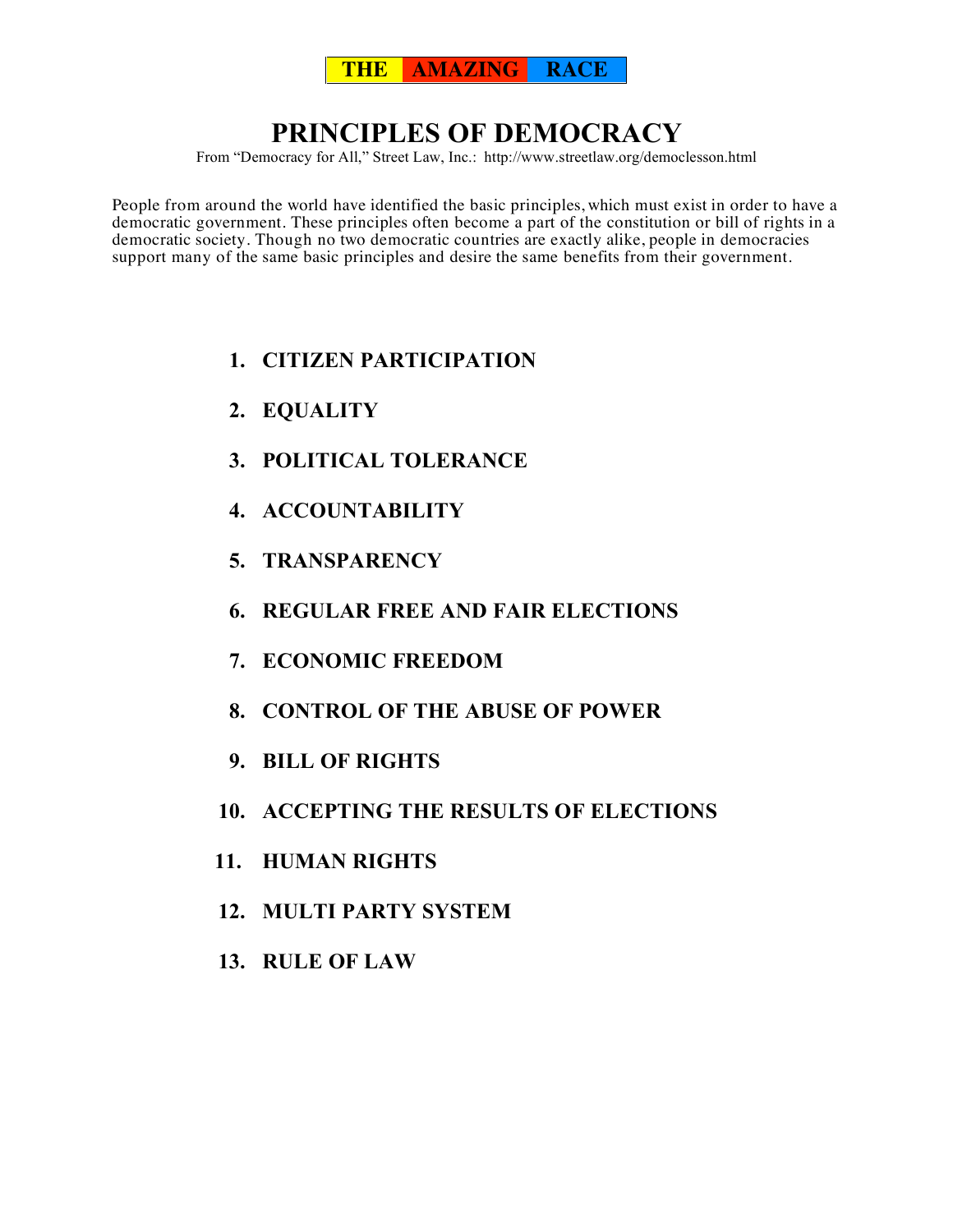# *1. Citizen Participation*

One of the most basic signposts of a democracy is citizen participation in government. Participation is the key role of citizens in democracy. It is not only their right, but it is their duty. Citizen participation may take many forms including standing for election, voting in elections, becoming informed, debating issues, attending community or civic meetings, being members of private voluntary organizations, paying taxes, and even protesting. Participation builds a better democracy.

# *2. Equality*

Democratic societies emphasize the principle that all people are equal. Equality means that all individuals are valued equally, have equal opportunities, and may not be discriminated against because of their race, religion, ethnic group, gender or sexual orientation. In a democracy, individuals and groups still maintain their right to have different cultures, personalities, languages and beliefs.

#### *3. Political Tolerance*

Democratic societies are politically tolerant. This means that while the majority of the people rule in a democracy, the rights of the minority must be protected. People who are not in power must be allowed to organize and speak out. Minorities are sometimes referred to as the opposition because they may have ideas which are different from the majority. Individual citizens must also learn to be tolerant of each other. A democratic society is often composed of people from different cultures, racial, religious and ethnic groups who have viewpoints different from the majority of the population. A democratic society is enriched by diversity. If the majority deny rights to and destroy their opposition, then they also destroy democracy. One goal of democracy is to make the best possible decision for the society. To achieve this, respect for all people and their points of view is needed. Decisions are more likely to be accepted, even by those who oppose them, if all citizens have been allowed to discuss, debate and question them.

#### *4. Accountability*

In a democracy, elected and appointed officials have to be accountable to the people. They are responsible for their actions. Officials must make decisions and perform their duties according to the will and wishes of the people, not for themselves.

#### *5. Transparency*

For government to be accountable the people must be aware of what is happening in the country. This is referred to as transparency in government. A transparent government holds public meetings and allows citizens to attend. In a democracy, the press and the people are able to get information about what decisions are being made, by whom and why.

# *6. Regular, Free and Fair Elections*

One way citizens of the country express their will is by electing officials to represent them in government. Democracy insists that these elected officials are chosen and peacefully removed from office in a free and fair manner. Intimidation, corruption and threats to citizens during or before an election are against the principles of democracy. In a democracy, elections are held regularly every so many years. Participation in elections should not be based on a citizen's wealth. For free and fair elections to occur, most adult citizens should have the right to stand for government office. Additionally, obstacles should not exist which make it difficult for people to vote.

#### *7. Economic Freedom*

People in a democracy must have some form of economic freedom. This means that the government allows some private ownership of property and businesses, and that the people are allowed to choose their own work and labor unions. The role the government should play in the economy is open to debate, but it is generally accepted that free markets should exist in a democracy and the state should not totally control the economy. Some argue that the state should play a stronger role in countries where great inequality of wealth exists due to past discrimination or other unfair practices.